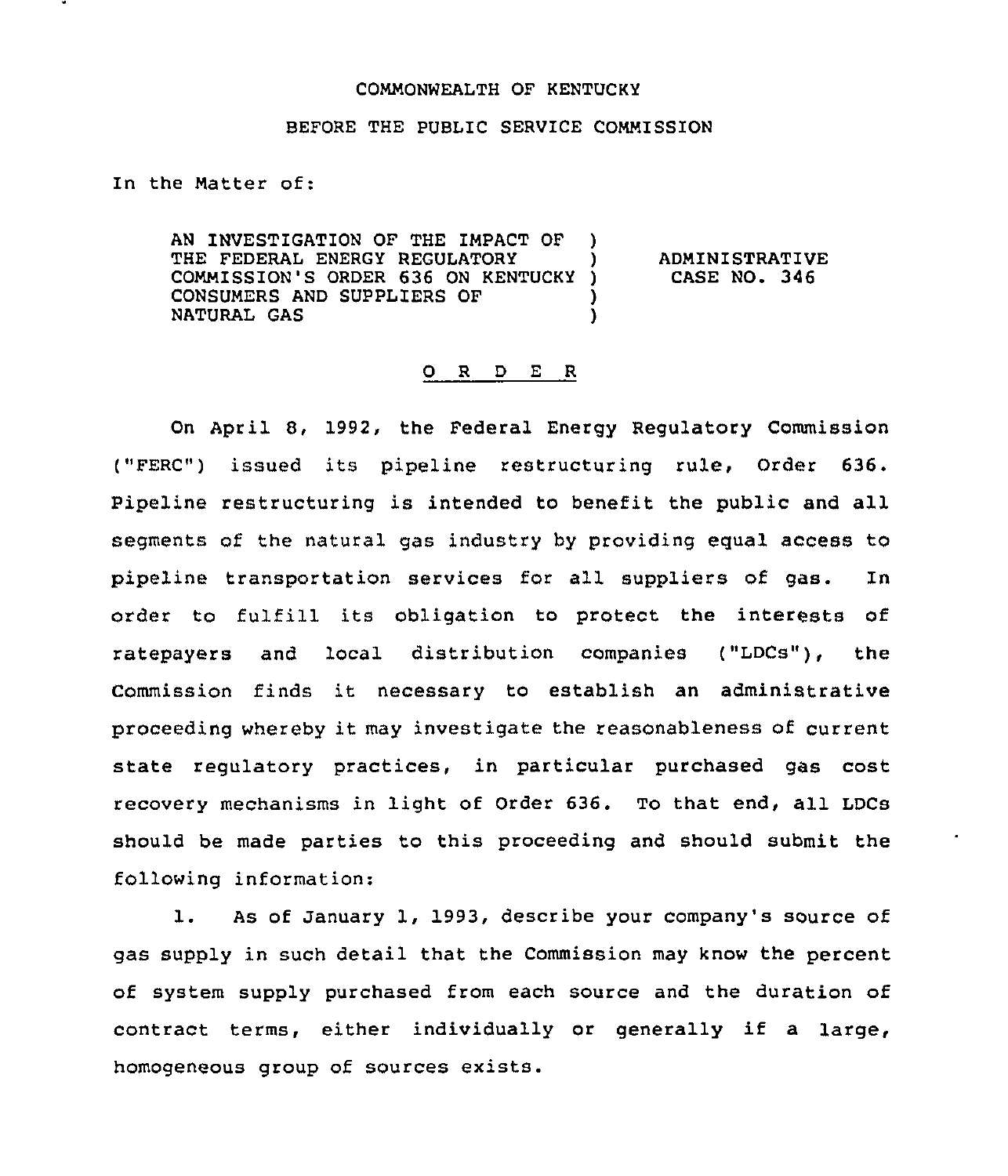2. As of January 1, 1993, for each individual source or group of sources identified above, give the price of the gas contracted for and indicate if, when, and how often that price is subject to change.

3. As of January 1, 1993, for each source or group of sources identified above, describe the transportation arrangements made including such information as duration of contract term, volumes, price, whether such service is firm or interruptible, etcetera.

4. Describe your efforts to date to secure adequate gas supplies with the most reasonable price given reliability. What plans for changes in procurement practices are being considered in light of Order 636? When are these changes expected to occury

5. Is it your opinion that there is any need for change in the gas cost recovery procedures currently in place2 Describe in detail.

6. Assuming no change in current gas cost recovery procedures, what costs do you foresee should be included in future filings?

7. When there are no longer any FERC-approved rates for gas sales, there will no longer be a filed rate doctrine to which the Commission must prescribe in reviewing an LDC's purchases. Considering 1) the Commission's statutory obligation to assure fair, just, and reasonable rates; 2) the Commission's desire to have in place the most efficient gas cost recovery mechanism and procedure possible; and 3) the Commission's desire to see that all

 $-2-$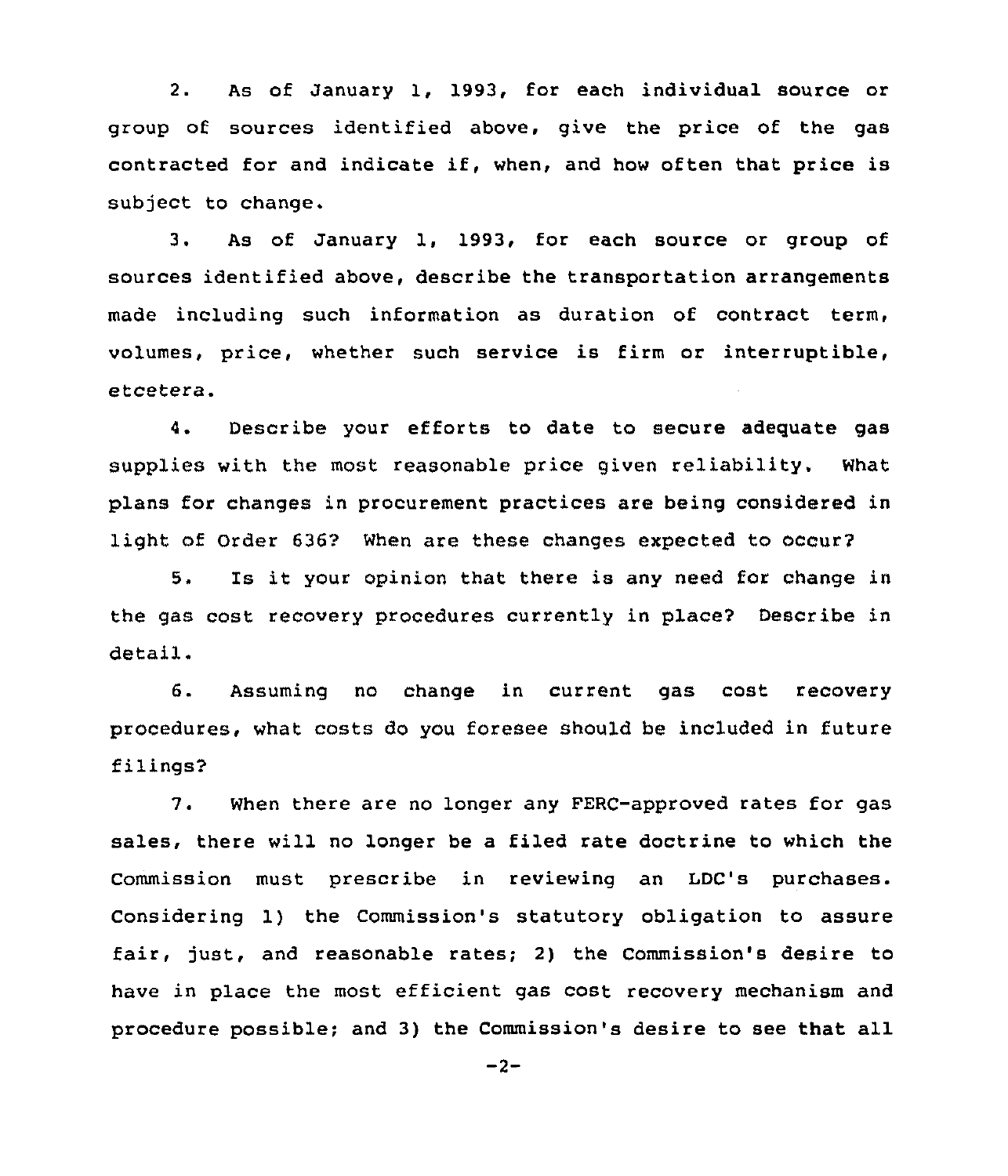parties, including ratepayers, benefit from pipeline restructuring: (a) is current gas procurement review sufficiently in-depth? (b) should the Commission hold hearings as part of its review2 (c) outline possible alternatives to the gas cost recovery procedures that currently exist.

(The majority of gas cost recovery clauses for Kentucky LDCs involve quarterly filings of gas cost recovery rates consisting of an expected gas cost component and an actual adjustment component which tracks or "trues-up" past over- or under-recoveries.)

8. What are the ratemaking implications of automatic adjustment clauses in a competitive natural gas industry? Are they compatible with the more open market environment? Should they be abolished? Do automatic adjustment clauses in their current form provide sufficient incentive to promote the most efficient behavior on the part of utilities to act in their own best interest to engage in least-cost procurement while passing through benefits of decreased fuel costs to customers?

9. Should a utility's participation in an interstate pipeline's capacity release program be subject to review in a purchased gas adjustment filing2 Explain. Should revenues be an offset to gas costs or how should revenues be treated?

10. How often should demand forecasts be prepared by LDCs? How often does your company currently prepare demand forecasts2 Is

 $-3-$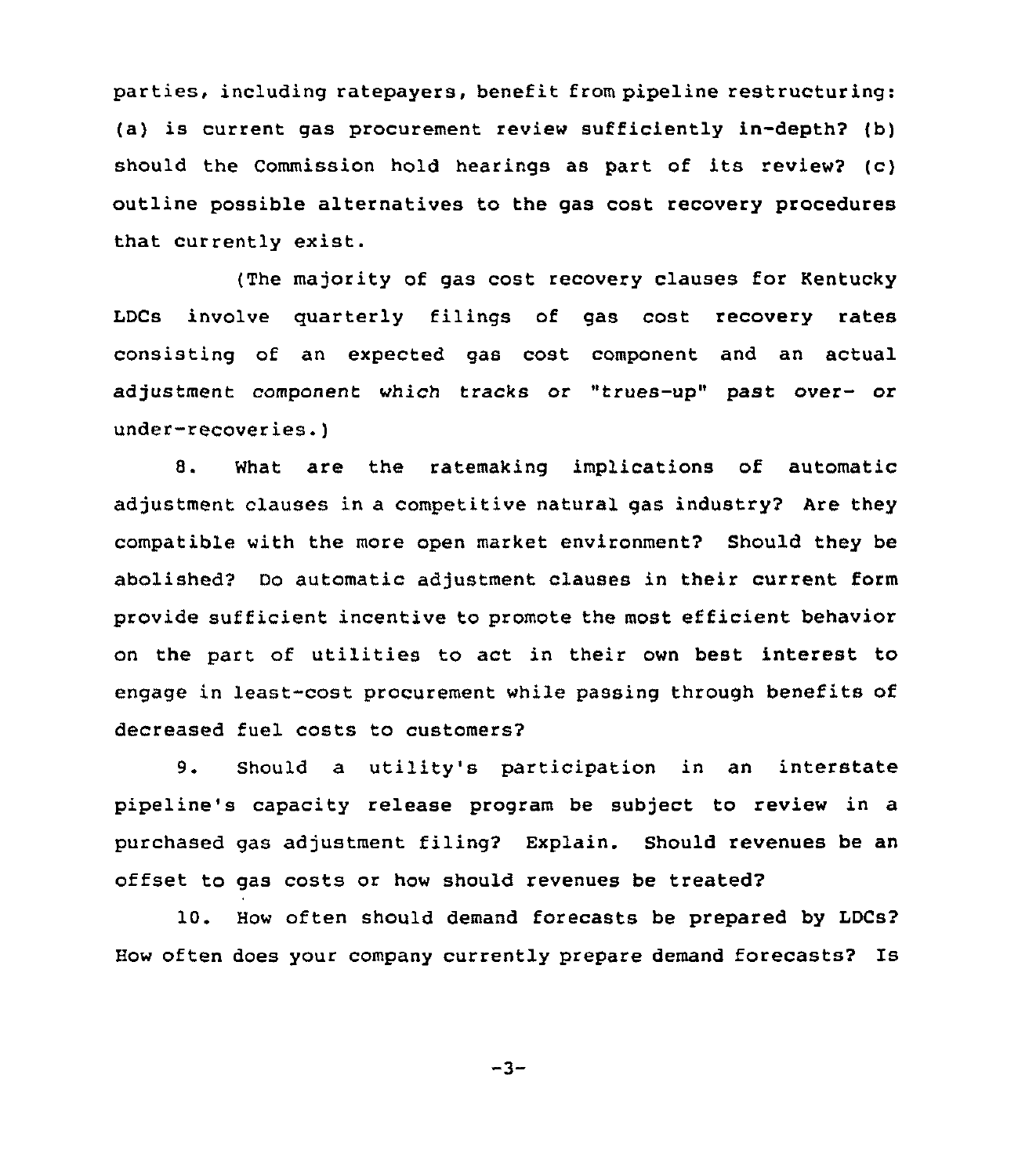the data sufficiently identifiable to evaluate interruptible and firm load, temperature sensitivities and responses, and intermediate peaks in shoulder months of the heating season?

11. Should demand forecasts be subject to review in a purchased gas adjustment filing? Explain.

12. How should Order 636 transition costs be treated? Should this be the subject of a purchased gas adjustment filing, a general rate case or some other forum? Explain.

13. What, if any, additional personnel, eguipment, or training will be necessary in your gas procurement department?

14. To what extent do you foresee competitive bidding as a means to secure natural gas and/or transportation as opposed to one-on-one negotiations'? Would gas supply and transportation be separate commodities? What kind of economic analysis do you envision in order to compare price vs. deliverability? Would bid specifications be absolute or could you allow flexibility as to term, price redetermination, etcetera2

15. Would it be appropriate for the Commission to consider some form of incentive regulation solely for gas costs? In supporting your answer, define "gas costs," along with the benefits and drawbacks of any such incentive regulation.

16. Do you foresee any proposed changes in tariffs or rates other than those having to do with gas costs as a result of Order 6362

17. Do you foresee any changes to curtailment plans?

 $-4-$